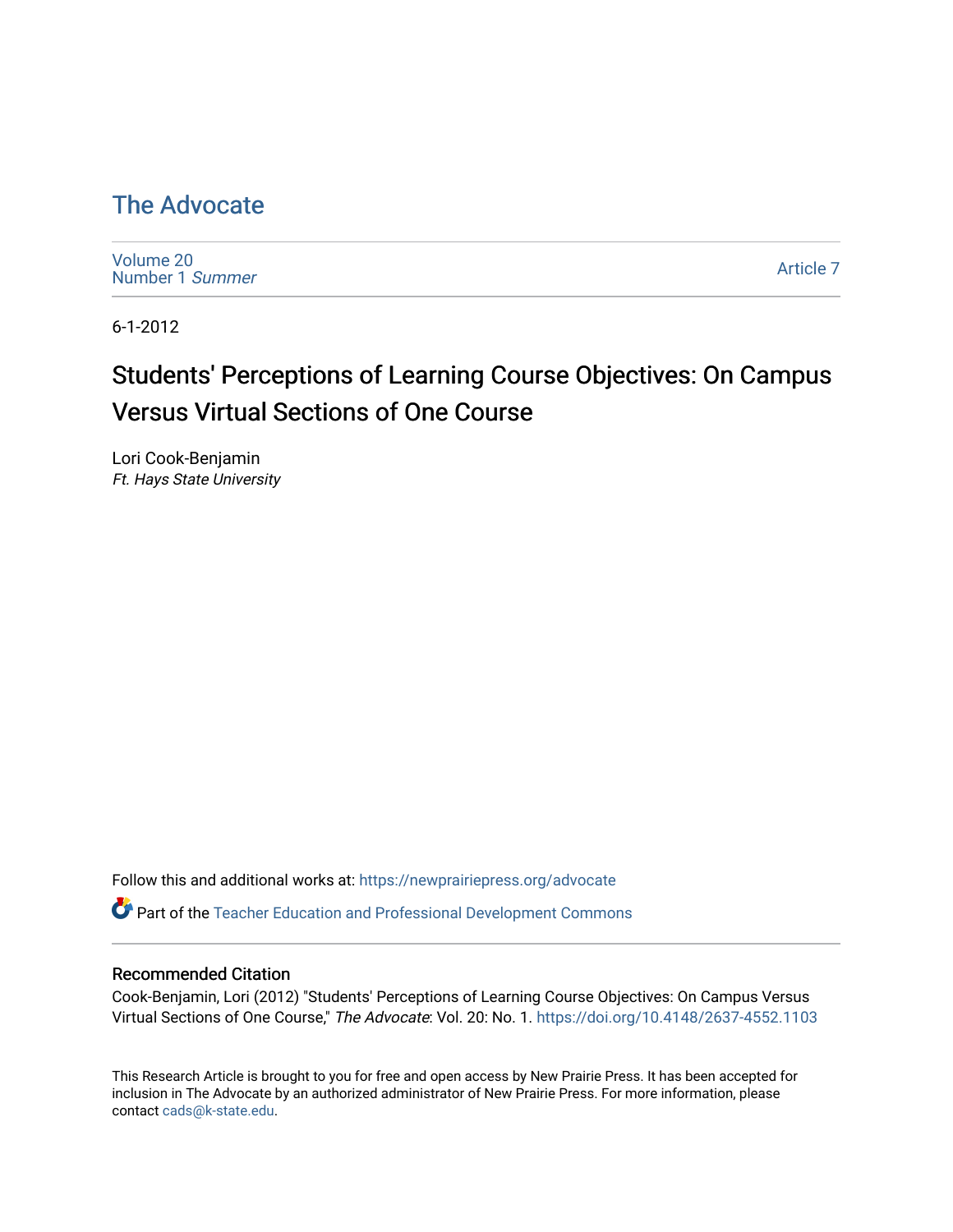# Students' Perceptions of Learning Course Objectives: On Campus Versus Virtual Sections of One Course

# Abstract

The college course used in this project is required for students majoring in the Elementary Education and Early Childhood Unified Programs. Sections of the course are offered virtually as well as on the campus. This paper examines students' scores on an assignment called the Course Objective Reflection to determine if course format made a difference in the candidates' perceived learning of the six course objectives. Preliminary results indicate that virtual students achieved higher aggregate scores on the assignment than students completing the class on campus.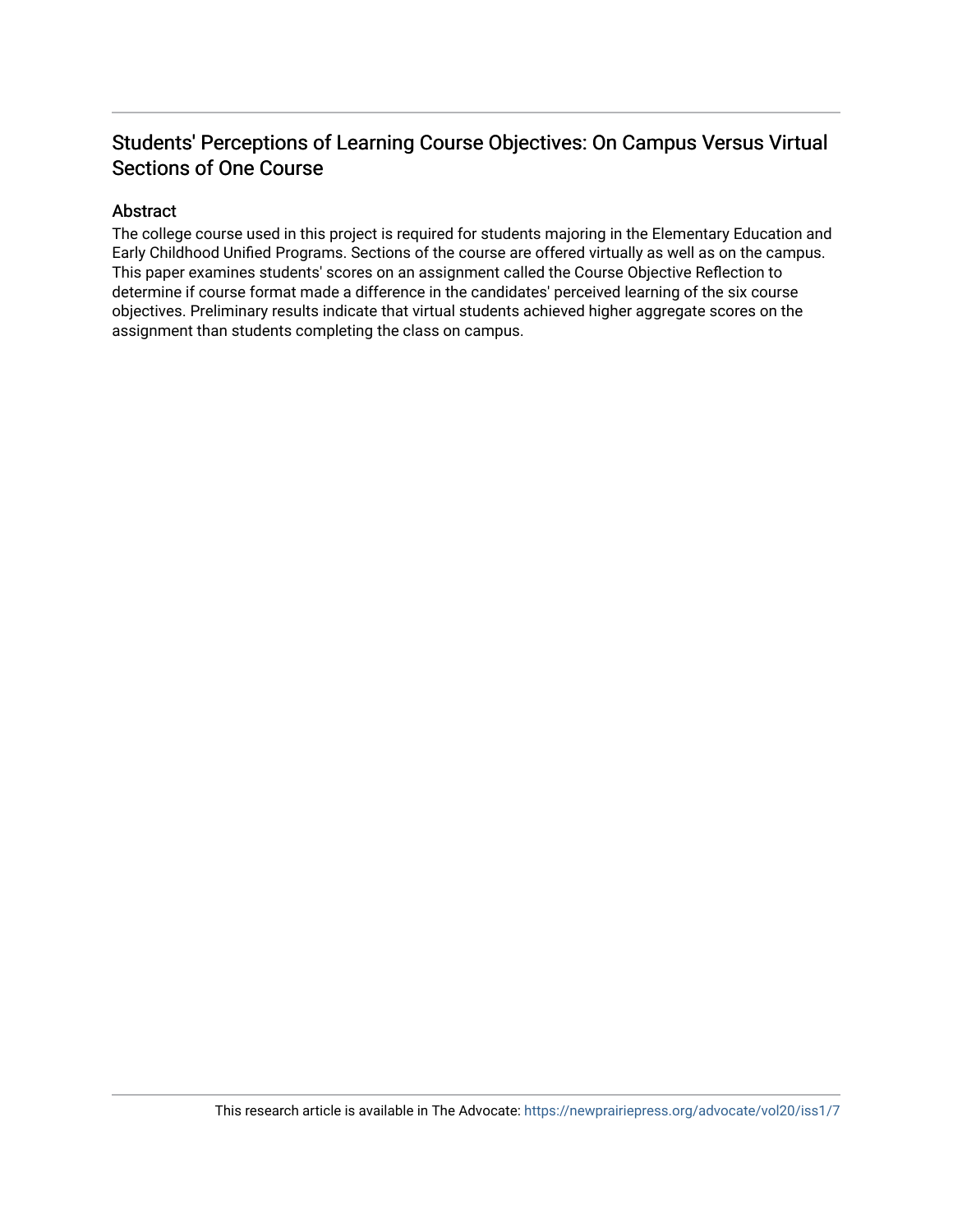# **Students' Perceptions of Learning Course Objectives: On Campus Versus Virtual Sections of One Course**

# Lori Cook-Benjamin, Ed.D. **Ft. Hays State University**

#### **Abstract**

The college course used in this project is required for students majoring in the Elementary Education and Early Childhood Unified Programs. Sections of the course are offered virtually as well as on the campus. This paper examines students' scores on an assignment called the Course Objective Reflection to determine if course format made a difference in the candidates' perceived learning of the six course objectives. Preliminary results indicate that virtual students achieved higher aggregate scores on the assignment than students completing the class on campus.

#### **Introduction**

According to the U.S. Department of Education National Center for Education Statistics in 2007–08, about 4.3 million undergraduate students, or 20 percent, took at least one distance education course and approximately 0.8 million, or 4 percent of all undergraduates, took their entire program through distance education (Aud et al., 2011). With the increase in students taking virtual course, the investigator wondered if the course format, that is, a face-to-face course and the same course offered virtually would influence students' perceptions when reflecting on their learning of course objectives. Distance education studies such as Bixler (2008); Chang (2007); Chung, Chung and Severance (1999); Cook et al. (2005); Crippen and Earl (2007); Nelson (2007); Saito and Miwa (2007); Shen, Lee and Tsai (2007); and Wang et al. (2006) have found that a tool or feature prompting students to reflect on their learning was effective in improving outcomes (as cited in USDE, 2010). This same report stated research evidence suggests that promoting self-reflection, self-regulation and self-monitoring leads to more positive online learning outcomes. Domine (2011) stated that "technology-based standards and policies do not acknowledge that instructional technologies shape the curricular message enacted within the learning environment" (p. 196). In another study, Larson and Keiper (2002) found that online classes give a voice to all students. An inference from the literature is virtual students may perform well on assignments that incorporate reflection.

1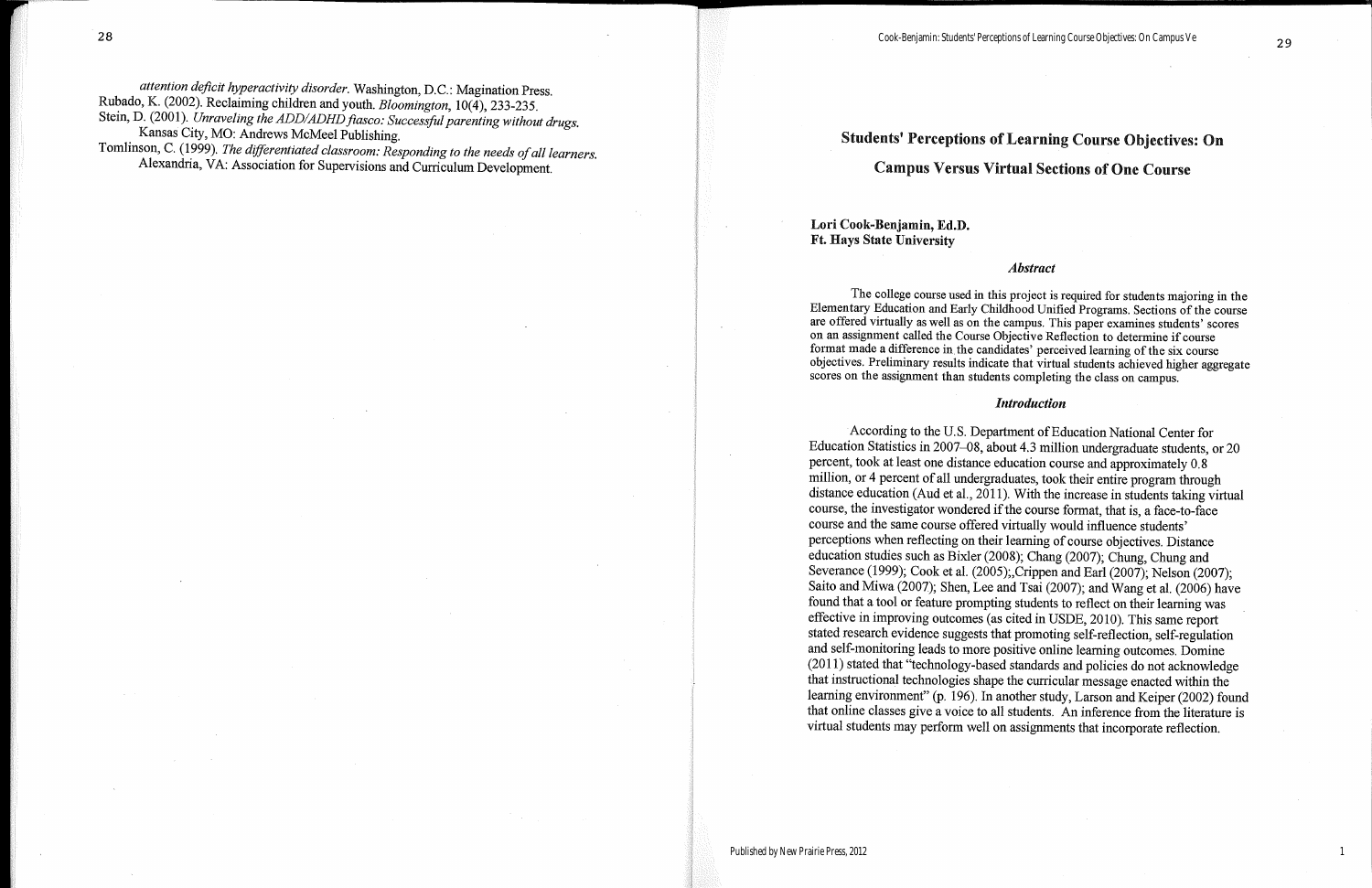### **Questions to Answer**

The project was carried out in one college at a comprehensive university that<br>offers students the option to take courses and entire programs virtually or oncampus. Within the college, the majority of the faculty is expected to teach courses, virtually, as well as in the traditional college classroom. The investigator explored if differences existed in the students' perceptions of learning six course objectives when the same course was taught virtually and face-to-face.

# **Project Background**

The two sections of the course were taught in a spring semester. One course was taught on the main campus in a face-to-face setting, while the other course was offered online through the university's platform. For consistency, the investigator used the same content materials and assessments. Enrollment in both sections of the course was close in number with 25 students in the on-campus section and 28 in the virtual section. The assignment used to determine students' perceptions of learning the course objectives was the Course Objective Reflection (COR). On this assignment, students were asked to reflect on their learning of six course objectives. The objectives included the following:

1. Attain an operational definition of multicultural education as an ongoing process by investigating the social and educational implications. 2. Attain an appreciation of cultural diversity, thus gain an understanding of one's self by attaining a greater understanding of others.

3. Develop an understanding of one's life experiences as shaped by membership in groups based on culture, race, socioeconomic status, gender, exceptionalities, language, religion, sexual orientation, and geographical area.

4. Attain a knowledge base of the various aspects of diversity in the areas of culture, race, socioeconomic status, gender, exceptionalities, language, religion, sexual orientation, and geographical area as well as other differences that impact teaching and learning.

5. Develop a knowledge base in the identification of discrimination (i.e., prejudice, gender bias, etc.) and effective means of the elimination of such discrimination in the school setting.

6. Attain an understanding of the implications of diversity in the school, upon the family, and community.

The students, in both sections of the course, were given one week to complete the typed COR. An assignment overview and the rubric used to assess the assignment were provided. The rubric was based on a five-point scale with a score of  $1$ assigned for "below expectations", a score of 3 for "at expectations", and a score of 5 for "exceeds expectations". The course instructor assessed all students' assignments.

Table 1: Rubric Scores Per Objective - F2F Vs. Virtual Teacher Candidates

| <b>Rubric</b><br><b>Score</b>                                                                    | <i>Objective</i> |        | <i>Objective</i><br>2 |               | <i>Objective</i><br>3 |               | Objective<br>4 |               | <i>Objective</i><br>5 |               | <i>Objective</i><br>6 |               |
|--------------------------------------------------------------------------------------------------|------------------|--------|-----------------------|---------------|-----------------------|---------------|----------------|---------------|-----------------------|---------------|-----------------------|---------------|
| $\boldsymbol{I}$                                                                                 | 4%               | $0\%$  | 4%                    | $0\%$         | 0%                    | $0\%$         | 0%             | $0\%$         | 0%                    | $0\%$         | $0\%$                 | 0%            |
| $\mathfrak{z}$                                                                                   | 36               | 25     | 40                    | 25            | 40                    | 29            | 40             | 32            | 44                    | 29            | 40                    | 29            |
|                                                                                                  | $\frac{0}{0}$    | $\%$   | $\frac{0}{0}$         | $\frac{0}{0}$ | $\%$                  | $\frac{0}{0}$ | $\frac{0}{0}$  | $\frac{0}{0}$ | $\frac{0}{0}$         | $\%$          | $\%$                  | $\frac{0}{0}$ |
| $\boldsymbol{5}$                                                                                 | 52               | 71     | 52                    | 71            | 46                    | 68            | 48             | 64            | 44                    | 68            | 56                    | 68            |
|                                                                                                  | $\frac{0}{0}$    | $\%$ . | $\frac{0}{0}$         | $\frac{0}{0}$ | $\frac{0}{0}$         | $\frac{0}{0}$ | $\frac{0}{0}$  | $\frac{0}{0}$ | $\%$                  | $\frac{0}{0}$ | $\%$                  | $\frac{0}{0}$ |
| *Total<br>%                                                                                      | 92               | 96     | 96                    | 96            | 86                    | 97            | 98             | 96            | 88                    | 97            | 96                    | 97            |
|                                                                                                  | $\%$             | $\%$   | $\%$                  | $\%$          | $\frac{0}{0}$         | $\frac{0}{0}$ | $\frac{0}{0}$  | $\%$          | $\%$                  | $\frac{0}{0}$ | $\%$                  | $\frac{0}{0}$ |
| $N = 25$ F2F (Face-to-Face) $N = 28$ V (Virtual) *Not every student completed<br>aaab ahiaatirra |                  |        |                       |               |                       |               |                |               |                       |               |                       |               |

Table 1: Rubric Scores Per Objective - F2F Vs. Virtual Students indicates the percentage of students in both sections receiving a rubric score of 1, 3, or 5 on each of the six objectives. Table 1 shows students in the face-to-face section received a higher percentage of the scores 1 and 3; while students in the virtual section received a higher percentage of the score 5.

### Table 2. Course Objective Reflection Rubric - Aggregated Results

| On-campus | Virtua |
|-----------|--------|
| 1.3.96    | 4.5    |
| 2.3.88    | 4.5    |
| 3.3.6     | 4.25   |
| 4.3.6     | 4.2    |
| 5. 3.52   | 4.25   |
| 6.4.0     | 4.25   |

# **Results**

each objective.

| ıal                      | <b>Difference</b>          |
|--------------------------|----------------------------|
|                          | $-11%$                     |
| $\ddot{\phantom{1}}$     | $-12%$                     |
| $\mathcal{L}_{\rm{max}}$ | $-13%$                     |
|                          | $\boldsymbol{J}$<br>$-12%$ |
|                          | $-15%$                     |
|                          | $-05%$                     |
|                          |                            |